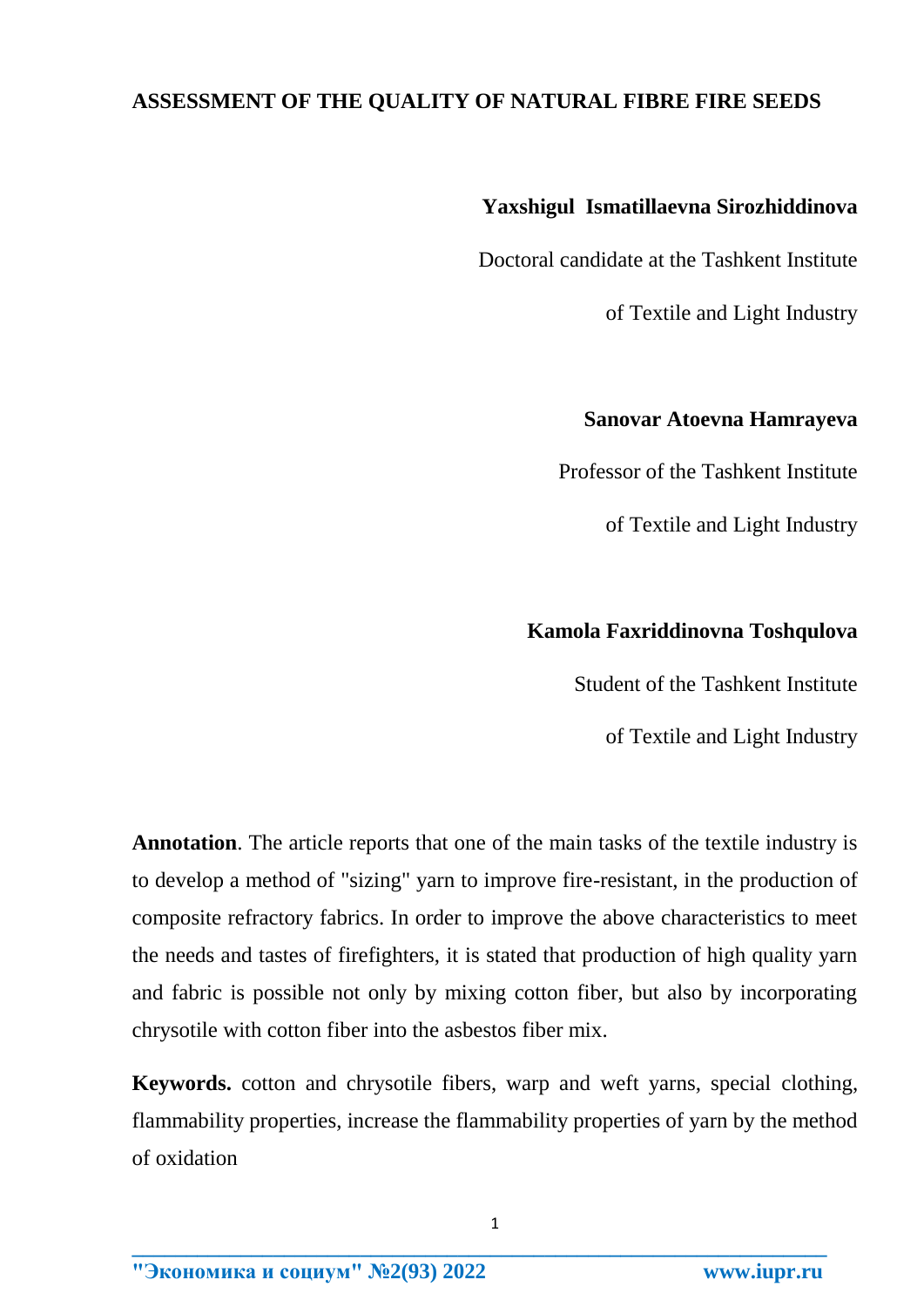The world has made some progress in developing, improving technology and improving the properties of refractory textile fabrics in various ways. When studying the state of production and the results of research in this area, the need to improve fire-technical classifications of refractory textile fabrics used for special cases, fire-retardant coatings, fire barriers that do not meet the accepted standard requirements is noted. Therefore, one of the important tasks remains to create refractory materials that meet the requirements by studying the flammability, distribution over the surface of the new recommended refractory fabrics, conjugation ability and physical and mechanical properties of textile materials treated with flame retardant.[1-2-3]

As is known, refractory fabrics have a feature, while fibrous materials and a fireproof person are evaluated by the specifics of health and safety protection [4-5]. In addition to the fact that the issued fire-resistant textile threads and fabrics are clear, it is necessary to ensure that the special clothes of fire fighters have air conductivity and convenience in accordance with the actions of the fire service. According to the results of studying the requirements for special clothes of fire extinguishers, the production of refractories and fabrics in order to improve the above properties is as convenient as possible not only by absorbing chemical protective coatings into the surface of the fabric, but also by mixing chrysotile fiber with cotton fiber.

In order to mix chrysotile fiber with cotton fiber and keep the hanging ends of cotton fiber from the fire, performing a theoretical analysis of the quantitative part of the recycling process creates opportunities for achieving the set goals in scientific work. The results of the tests were evaluated according to the Stewdent criterion after a study of the refractoriness of yarn and fabric obtained from a mixture of cotton fiber with natural asbestos fiber "chrysotile."

In the process of production and use of service clothing for fire extinguishers, textile personnel have both air conductivity and comprehensive convenience, and in the performance of their tasks, resistance to fire ensures their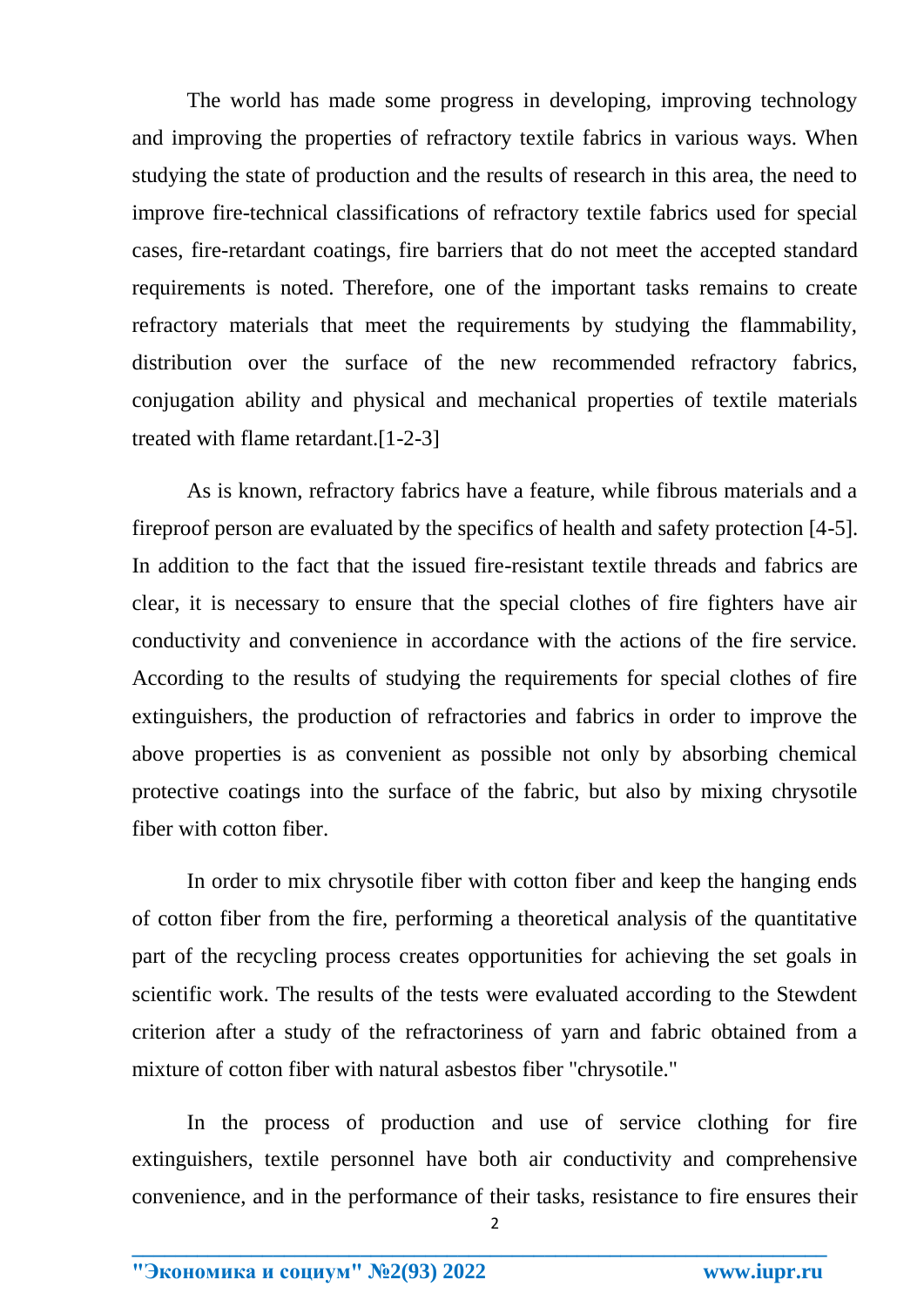safety. When the yarns are insulated in texture, a smooth coating is formed on the surface of the impregnated lime, which should not leave itself under the influence of water pressure used in the fire, and the water should be low.

When the fire properties of the recommended refractory fabric are detected, the following results are obtained. Refractory fabrics have specific features, while fibrous materials and a fireproof person are evaluated by the specifics of health and safety protection [6]. In addition to the fact that the issued fire fighting textile threads and fabrics are clear, it is necessary to ensure that the special clothes of fire fighters have air conductivity and convenience in accordance with the actions of the fire service. Based on the results of studying the requirements for fire extinguishers' workwear, it is possible to obtain refractories and fabrics in order to improve the above properties not only by absorbing chemical protective coatings into the fabric surface, but also by mixing chrysotile fiber with cotton fiber.



Figure 1.2 Creation of refractory fabric for special clothes of firefighters.

3 The results shown in the table showed that the combustion rate of the three percent blend yarns was different. Most importantly, the combustion time of the rope yarn in this sample showed a short time in all versions compared to the base. The reason is that the warp threads are framed by the basal method, and the rope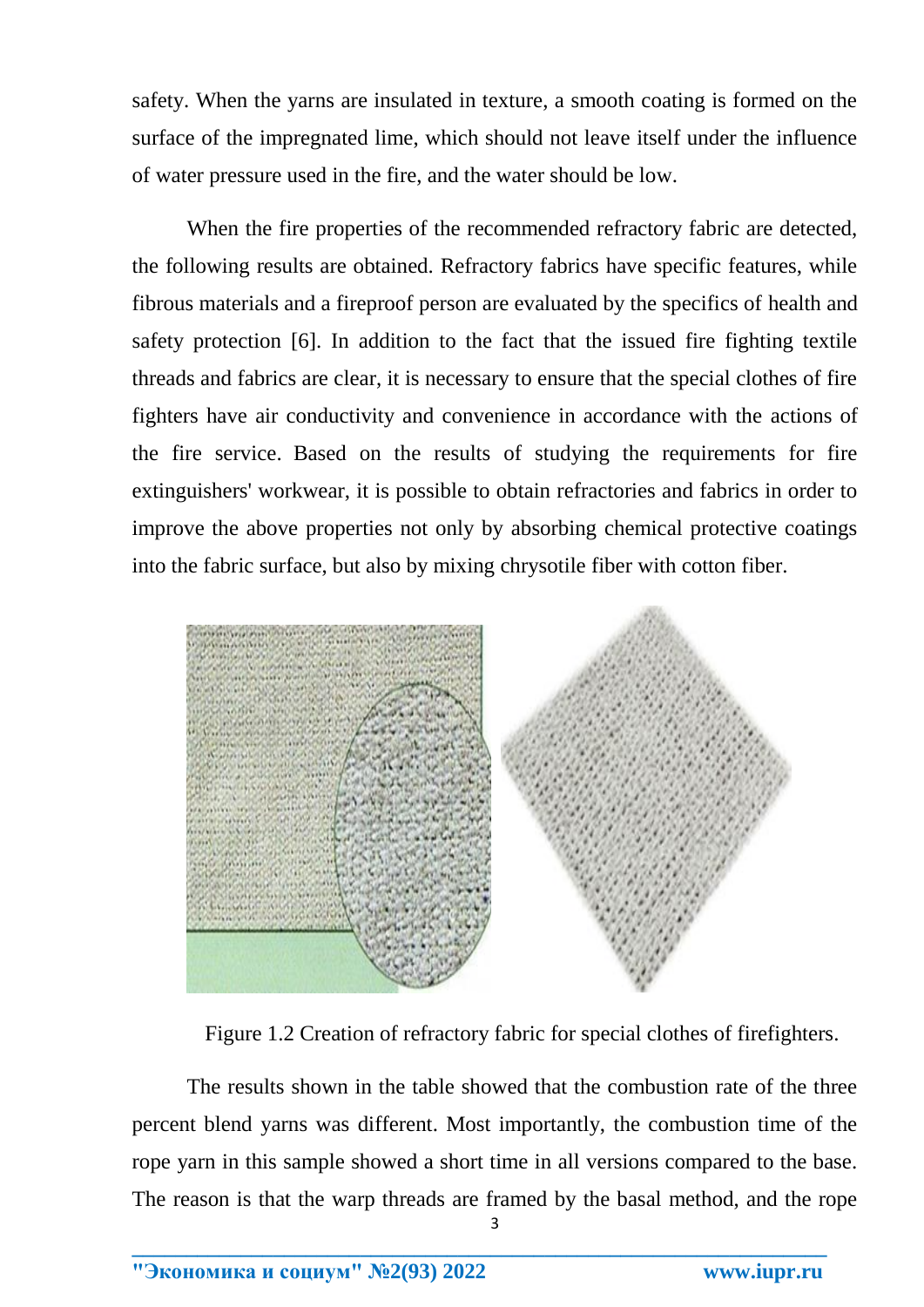threads, gently wrapped butterflies, were used in a copper boiler with a slope of 30-40 minutes (Figures 2-3). These results indicate that extending the tightening time of the ropes results in a reduction in the burning time.

|                               | unit of                  | T           | <b>UzDst</b> |
|-------------------------------|--------------------------|-------------|--------------|
| Pointer Name                  | measure                  | $=189$ teks | 2321:2011    |
|                               | ment                     |             | requirements |
| line density                  | teks                     | 189         | 140 and      |
|                               |                          |             | higher       |
| Linear density stress         | $\frac{0}{0}$            | 0,2         | $+2,0$       |
|                               |                          |             | $-2,5$       |
| Interruption force            | cN                       | 2339,63     |              |
| Удлинение при переключении    | $\frac{0}{0}$            | 13,09       |              |
| Coefficient of variation by   |                          | 3,37        | 13,8         |
| interruption force            |                          |             |              |
| Relative rupture force        | cN/teks                  | 7875,97     | 1412, and    |
|                               |                          |             | higher       |
| splash                        | Bur/m                    | 264,00      |              |
| <b>Input Variation Factor</b> |                          | 7,0         |              |
| Surfacing factor              |                          | 27,4        | 57           |
| quality characteristic        | $\overline{\phantom{a}}$ | 3,14        | 0,8          |
| humidity                      | $\frac{0}{0}$            | 7,6         | 8,0          |

Ignition rates of mixed composition in different percentages

Based on the experience, the following conclusion was obtained; When exposed to the tissue obtained for the experimental test, it was observed that the entire tissue did not burn. Due to the fact that the effect of the texture on the flame is up to 30 seconds and less than half the darkness in the treatment of this texture with the composition, in order to determine the nature of the refractory in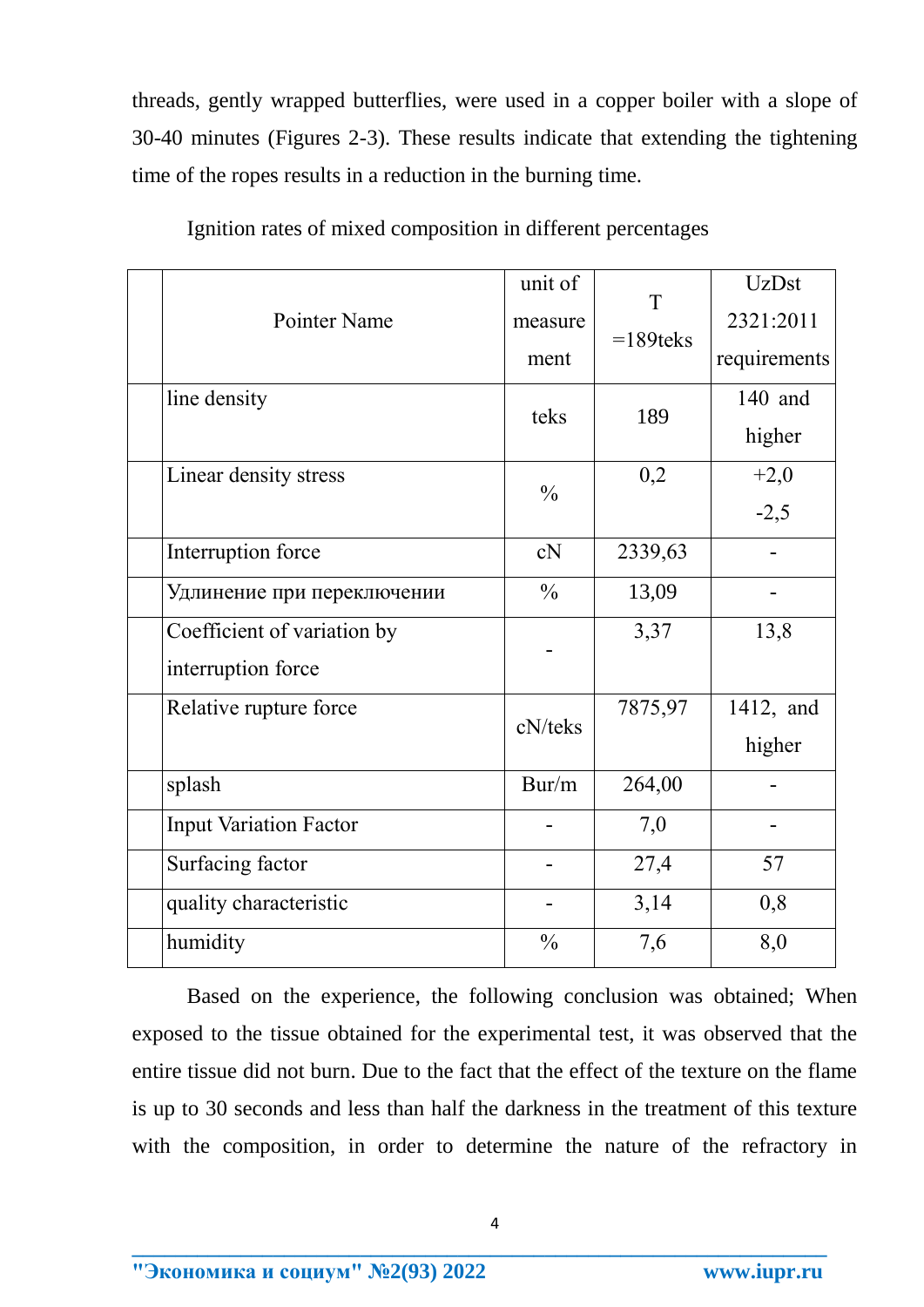comparable values, it is considered a texture processed on the basis of the above definition.

The recommended refractory fabric meets all requirements for refractory properties. In the business environment, the storage of loose tissue has been extended, toxic phenomena in the texture for natural "sizing" products are not observed and allergic phenomena in workers are not excluded.



Figure 3. The dependence of the strands on the blur time.

For a warp and duck processed option

$$
U_{1=}1,\!05^*\!t\!+\!1,\!45
$$

When processing warp yarns

 $U_{2}=ax^2+bx+c$ 

For an experimental test tissue sample

$$
U_{3=}1,\!875t\!+\!34,\!4
$$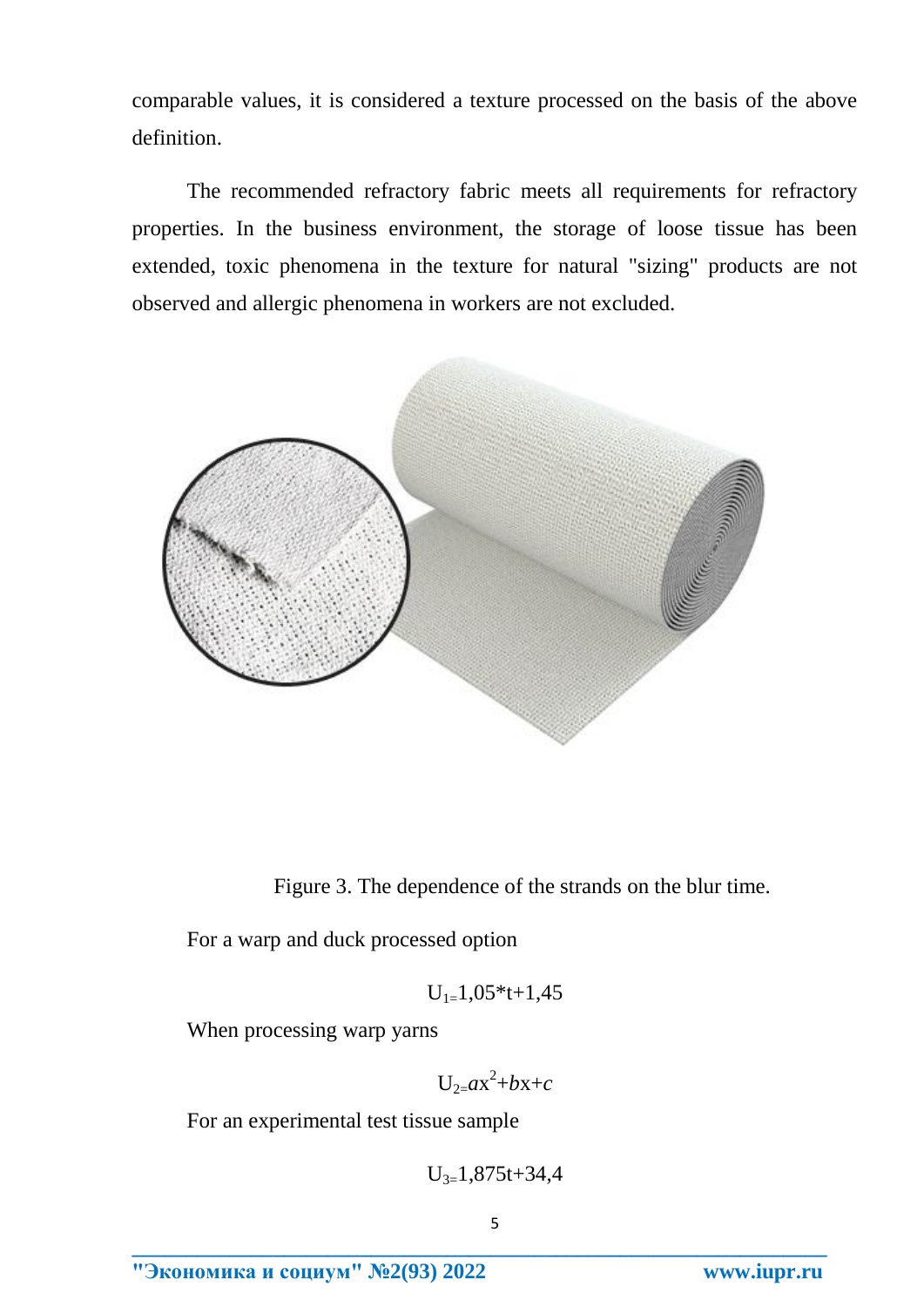In this case, the t-time coefficients, a, b, c-regression I of the experimental test tissue sample

Based on the obtained experiments, the effect of the composition on materials was studied in order to make protective agents against refractory fabrics. During the experiment, it was found that when the mixture used to increase the refractoriness of the fabric was subjected to "sizing" on the body and rope threads of the fabric, basal and sealing, depending on the suffocation of the fabric, the degree of its effect differed. The textile two systems are a textile product formed from pattern yarns, and the first system lying on the rolling of the fabric consists of a body, and the second system consists of arch yarns.

The study of physical and mechanical fire and technical properties of refractory textile materials obtained on the basis of natural chrysotile fiber and cotton fiber, conducting experimental tests for their improvement has a special complexity. The main factor is the abundance of factors that influence the fireretardation of textiles, their interconnectedness and uncertainty of the boundaries of change. Therefore, in most cases, the action occurs sequentially. The experiments were carried out in three repetitions. The results of the experiment were treated with mathematics in the following order [7-8].

- Excluding values that differ dramatically in the results of the experiment;

- Determination of random, quantitative nature of measurements: mean value, variance or limitation of mean square, and definitions of regression equations and their coefficients: determination and analysis of adequacy of obtained equation.

Excluding the values of incoming and outgoing factors that differ sharply in the results of the experiment is carried out in the following order.

mean  $\{V\}$  and dispersion S2  $\{v\}$ 

$$
\overline{V} = \frac{1}{m} \sum_{i=1}^{m} \overline{V_i}
$$
 (1)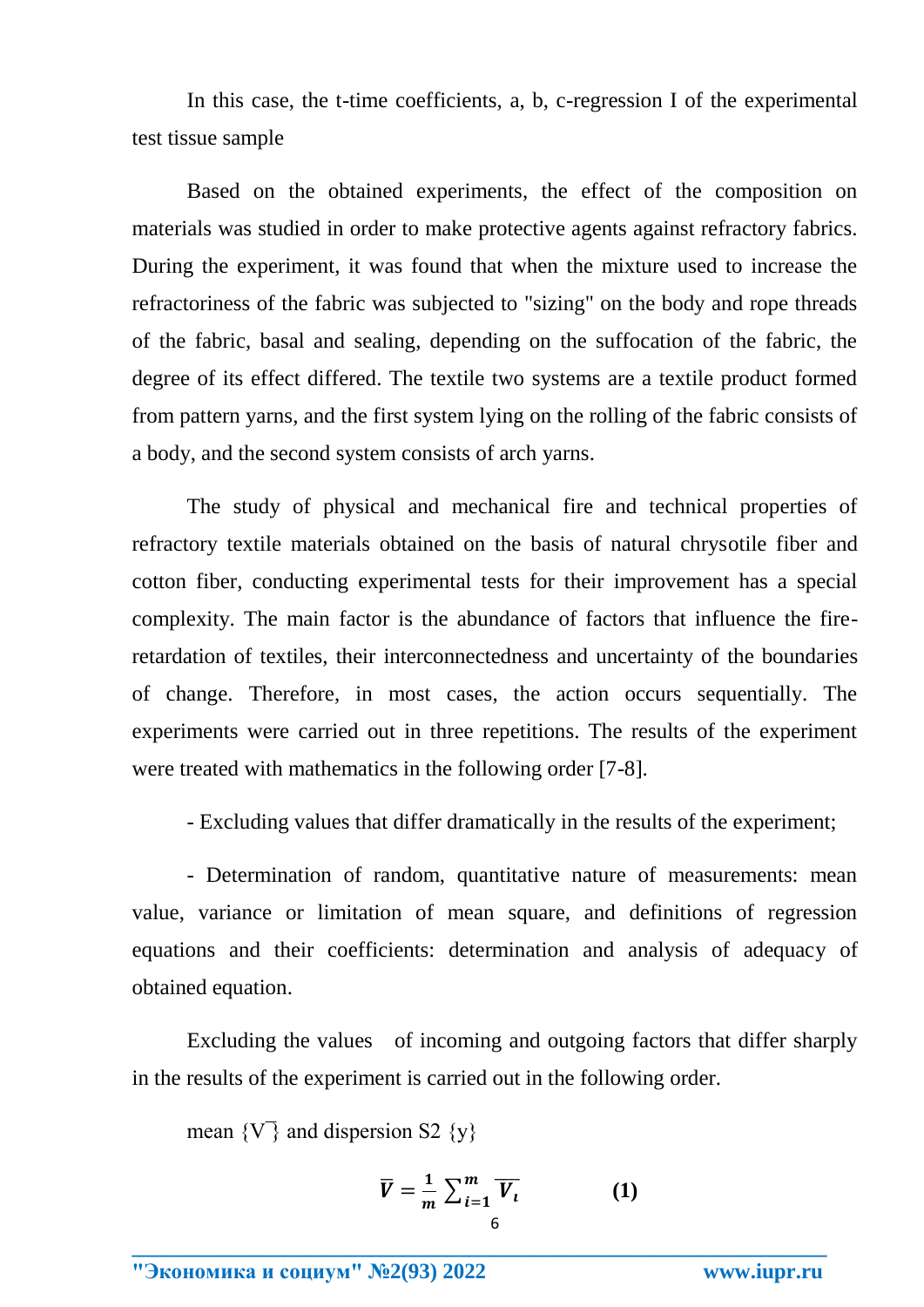$$
S_{\{V\}}^2 = \frac{1}{m-1} \sum_{i=1}^m (V_i - \overline{V})^2 \qquad (2)
$$

In this case, the return of the m-experience, the cost determined on the experience of the Vi-input factor,  $V$ -O'rtacha value. Then, the experimental value of the Smirnova-Grabs criterion, very different from Vi max, is determined by the following formula.

$$
\mathbf{V}_{\mathbf{r} \max} = (\mathbf{V}_{\mathbf{r} \max} \frac{\overline{V}}{S_{\{V\}}} \sqrt{\frac{m}{m-1}} \qquad (3)
$$

Minimum cost of Vr mines has been established, the results of which vary greatly from experience

$$
V_{\text{r min}} = \frac{\overline{(V} - Vi \text{ min})}{S_{\{V\}}} \sqrt{\frac{m}{m-1}} \qquad (4)
$$

Then, certain values of Vr max and Vr min are compared with the critical value of the criterion. To determine the type of regression equation, a graph  $V = f$ (x) is plotted.

When determining the coefficients of the regression equation, the small squares method is used. Parameters of oscillation coefficient ( $y = \alpha$   $0+\alpha$  1 x) and non-linear discharge coefficients (y =  $\alpha$  0+ $\alpha$  1 x +  $\alpha$  (2) x2) are determined

| <b>Equation Level</b> | coefficients                                         |                            |                                               |  |  |
|-----------------------|------------------------------------------------------|----------------------------|-----------------------------------------------|--|--|
|                       | $\alpha_0$                                           | $\alpha_1$                 | $\alpha_2$                                    |  |  |
| linear                | $X_1 \sum V_i$                                       | $\alpha_2$ $\bigvee$ $uVi$ |                                               |  |  |
| Not linear            | $\alpha_3$ $\bigvee$ $V$ i<br>$-\alpha_4 u \sum V i$ | $\alpha_2$ , $\frac{v}{i}$ | $\alpha_5 \sum V_i$<br>$-\alpha_4 u \sum V i$ |  |  |

Equation Coefficient Values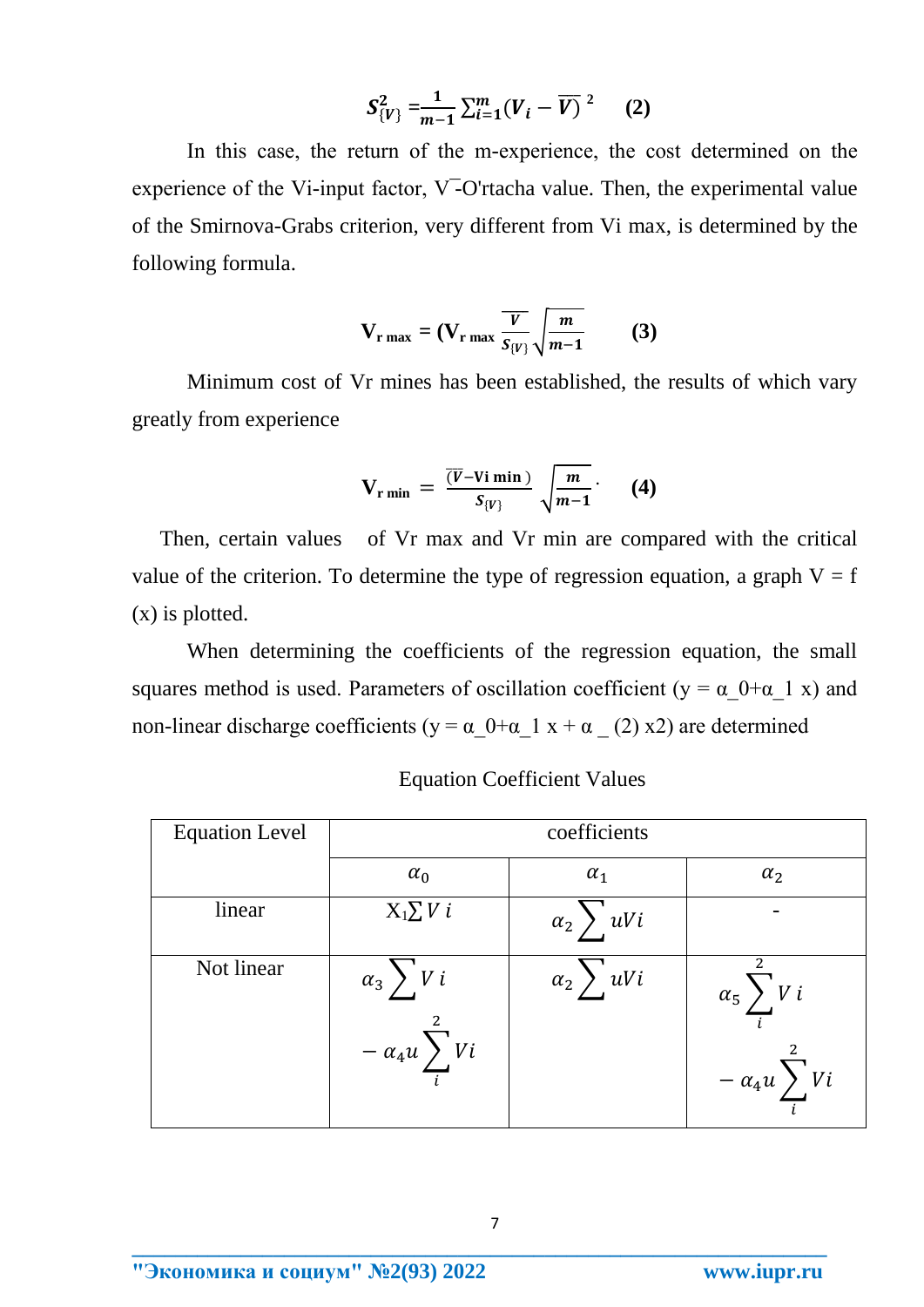coefficients depending on the number of defects checked are taken from a special table - a new factor replacing i-x

If the number of checks is  $(n = 2R + 1)$ ,

$$
u = \frac{x - K_{R+1}}{h} \qquad (5)
$$

Number of checks per pair  $(n = 2R)$ 

$$
\mathbf{u} = (2(\mathbf{x} - \mathbf{x}_r))/\mathbf{h} \qquad (6)
$$

Step of h-factors here

$$
F_r = \frac{S^2}{S^2} \frac{(2) \{V\}}{(1) \{V\}} \qquad (7)
$$

In this case,  $S \}$  2 (1) {V} is the average despersion,

Dispersions characterizing the degree of absorption of average values of 2.

As a result of comparing the estimated cost of the obtained F\_r with the FT value, the hypothesis of adequacy of the obtained model was revealed in the table.

The value of the coefficients of the regression equations is determined by the estimated cost of the Stewdent test by the following formula:

$$
t_r\{\alpha_i\} = \frac{|\alpha_i|}{S_{\{\alpha_i\}}}
$$
 (8)

At the same time -  $S_ ( \alpha_i )$  - an indicator evaluating the average quadratic restriction of the regression coefficient  $\alpha$  i.

As a result of comparing the student criterion with the estimated cost, the significance of the coefficients  $\alpha$  0,  $\alpha$  (1,) and  $\alpha$  2 [9-10] is determined.

### **Conclusion**

According to the results of the study, it was found that chrysotile-fibrous mixtures meet the requirements of the fabric produced for the clothes of fire extinguishing personnel, as well as the properties of the refractory and air intake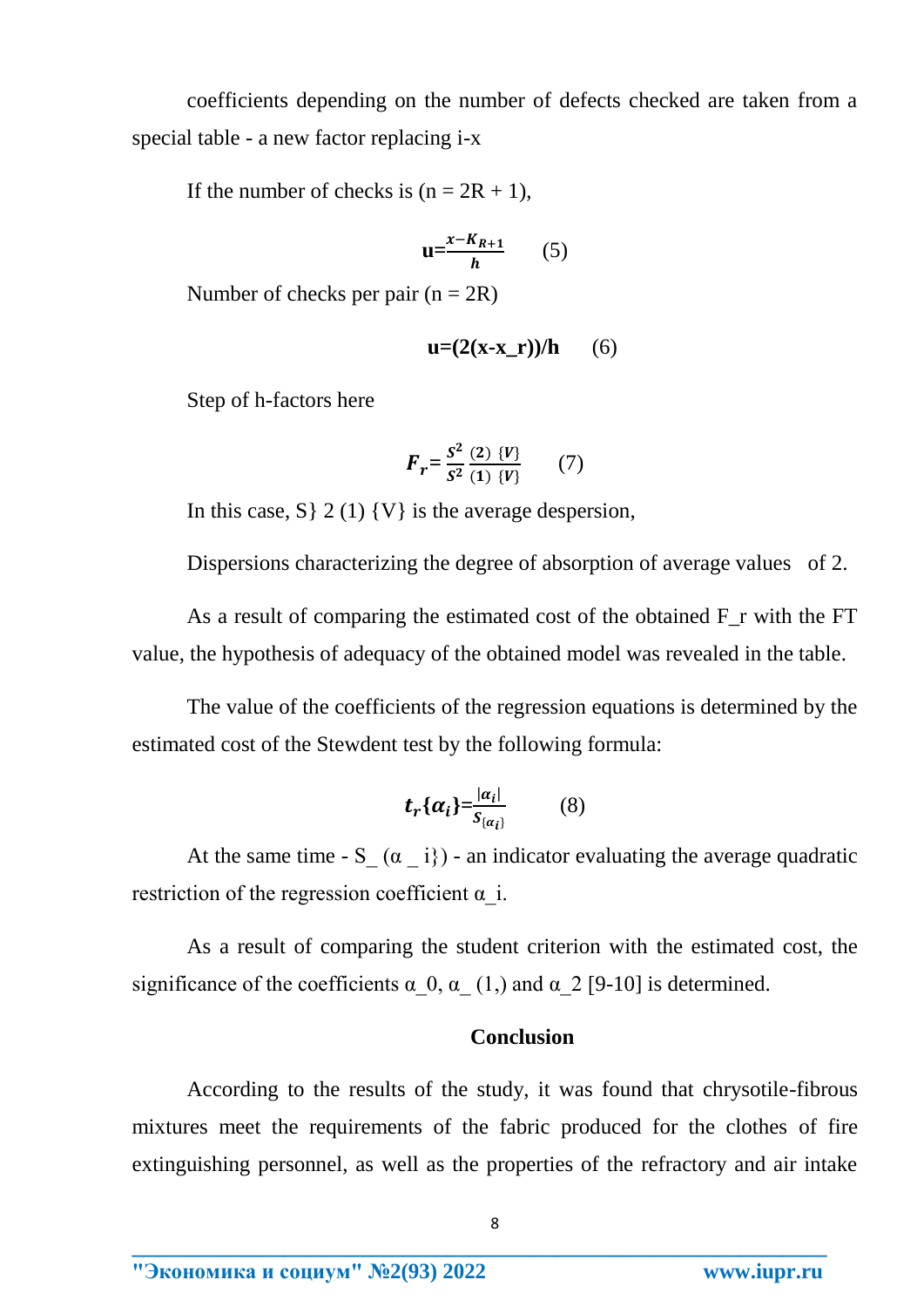increase, and the force of comparative interruption decreases. The analysis showed that the requirements for fire fighters are fully fulfilled.

Despite the high interest in refractory fabrics, little information is provided in the literature and Internet data on methods and technologies for producing refractory fabrics.

The aim is to develop a universal papardisation method that provides life for fibers of composite textile materials containing a refractory dressing, as well as separable substances (chrysotile powder, polyacriamide) with the decomposition of gases that do not burn at combustion temperature and are not burned between air and material.

#### **Literature**

- 1. Khamroeva S.A., Sirozhiddinova I.I. "At-2 Assessment of the refractory nature of asbestos and cotton yarn and fabric" "Collection of articles of the scientific practical conference of textile workers of Uzbekistan." Tashkent, April TTESI,2021,04-.
- 2. S.A.Xamroeva, Y.I.Sirojiddinova "Evaluation of the fire resisttance properties of yarn and fabric with a structure made of asbestos"At-2"and cotton feber"Scences &Advancements. 2021-y10-may.
- 3. GOST 6102-94 "Asbestos Fabrics General Technical Requirements," Minsk, 1994.
- 4. "General technical requirements for work clothes (" Fabrics for special clothes. Main specifications. Methodology ") Interstate standard GOST. 11209-2014
- 5. O. M. Yuldosheva N.Z. Kamalov. Topical fire safety issues at cotton cleaning plants//" Topical processes of innovative technologies in the conditions of integration of science, education and production. Textile Worker 2016. " Collection of articles of the Republican Scientific Practical Conference, Tashkent, December TTESI,2016,14-15; 58-61